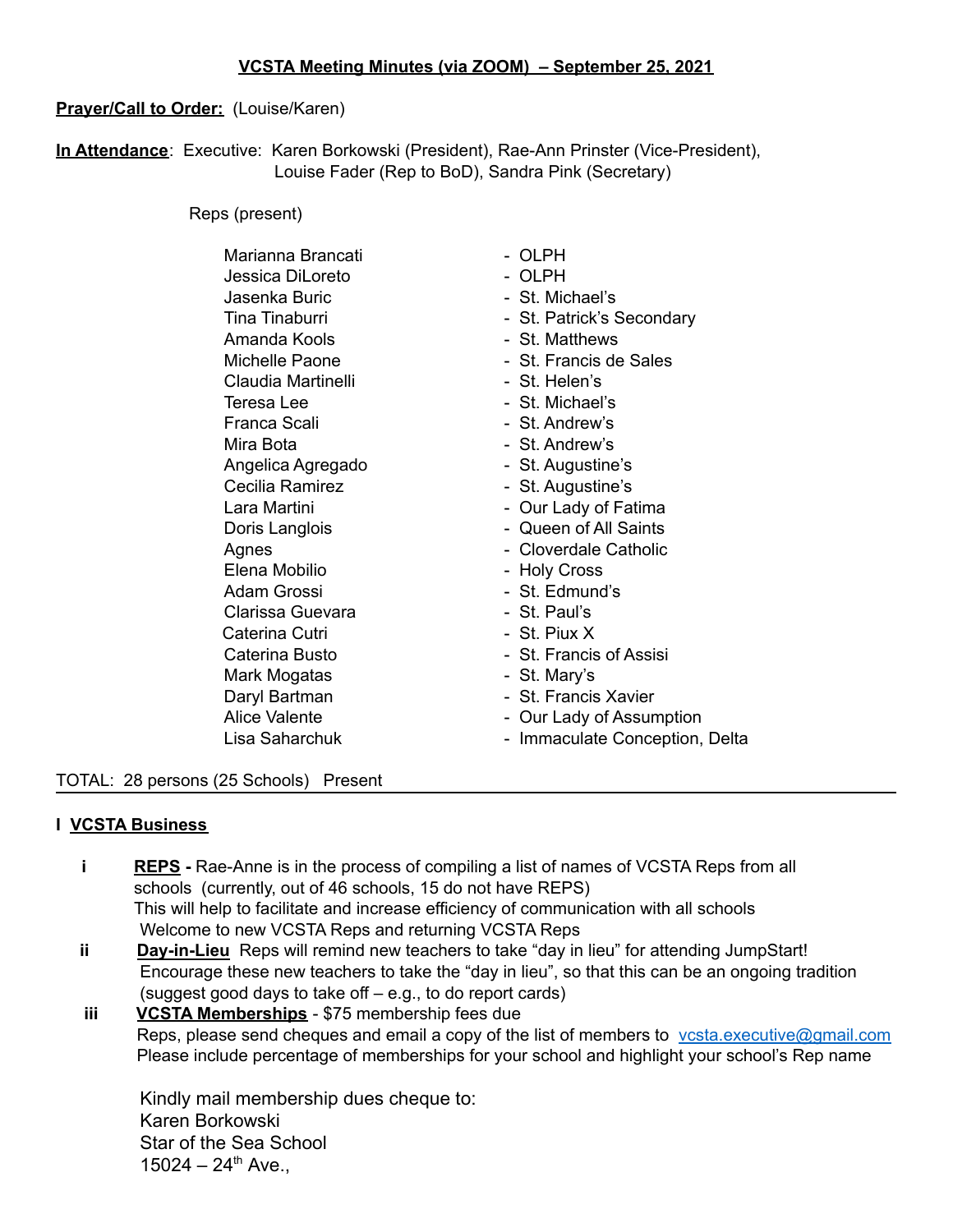Surrey, BC V4A 2H8. The address on the VCSTA website needs to be updated

### **II NETWORKING DAYS** (grade level – 3:15 – 4:15)

Attendance has been very low. Possible reasons from teachers…

- time factor difficulty to be ready w/after school extra curricular commitments
	- Teachers are usually occupied with dismissal procedures at this time
	- Not motivating to "go on-line" and attend a workshop at the end of the day
	- St. F.X. dismissal is  $@3:30$

different expectations exist in different schools - some feel they do not get value out of networking

Suggestions: This should be a pro-D with some time off

Karen will put up a short survey on VCSTA website, to get suggestions on how we can improve the networking days

# **III CEC**

-this year CEC will be virtual;

-day 2 - Friday will end at 1pm

-Due to the virtual nature of the CEC, VCSTA Executive cannot go ahead with the plans we discussed (in the area of wellness) for members only.

We will do something for VCSTA members around CEC time

## **IV Other**

### **i Proposed revisions to new contract and VCSTA consultation w/lawyer**

Karen was contacted by Lesya to review proposed revisions/amendments to new contracts and get teachers' feedback within 10 days. This was an impossible timeline.

VCSTA Executive decided that we should consult with a lawyer

Lawyer was hired to review proposed revisions/amendments to new contract

Lawyer proposed changes and perhaps a meeting with CISVA lawyer to look at wording and to make reasonable changes together

Karen read these lawyer's proposals to the REPS at Sept VCSTA Rep meeting Reps were to bring that information to the VCSTA members at their school

### **ii Bursaries/Scholarships**

Bursary/Scholarship applications – scan and email applications for bursaries/scholarships to VCSTA email

[vcsta.executive@gmail.com](mailto:vcsta.executive@gmail.com)

Bursaries are for teachers (VCSTA members who meet criteria) – due end of December; given out at CEC

Scholarship applications done at the end of the year (due date tbd)

### **iii Questions/Comments from Reps**

▪ Can VCSTA mass-email principals? *Principals are not part of VCSTA. They inform teachers of all CISVA business as directed by superintendent's office*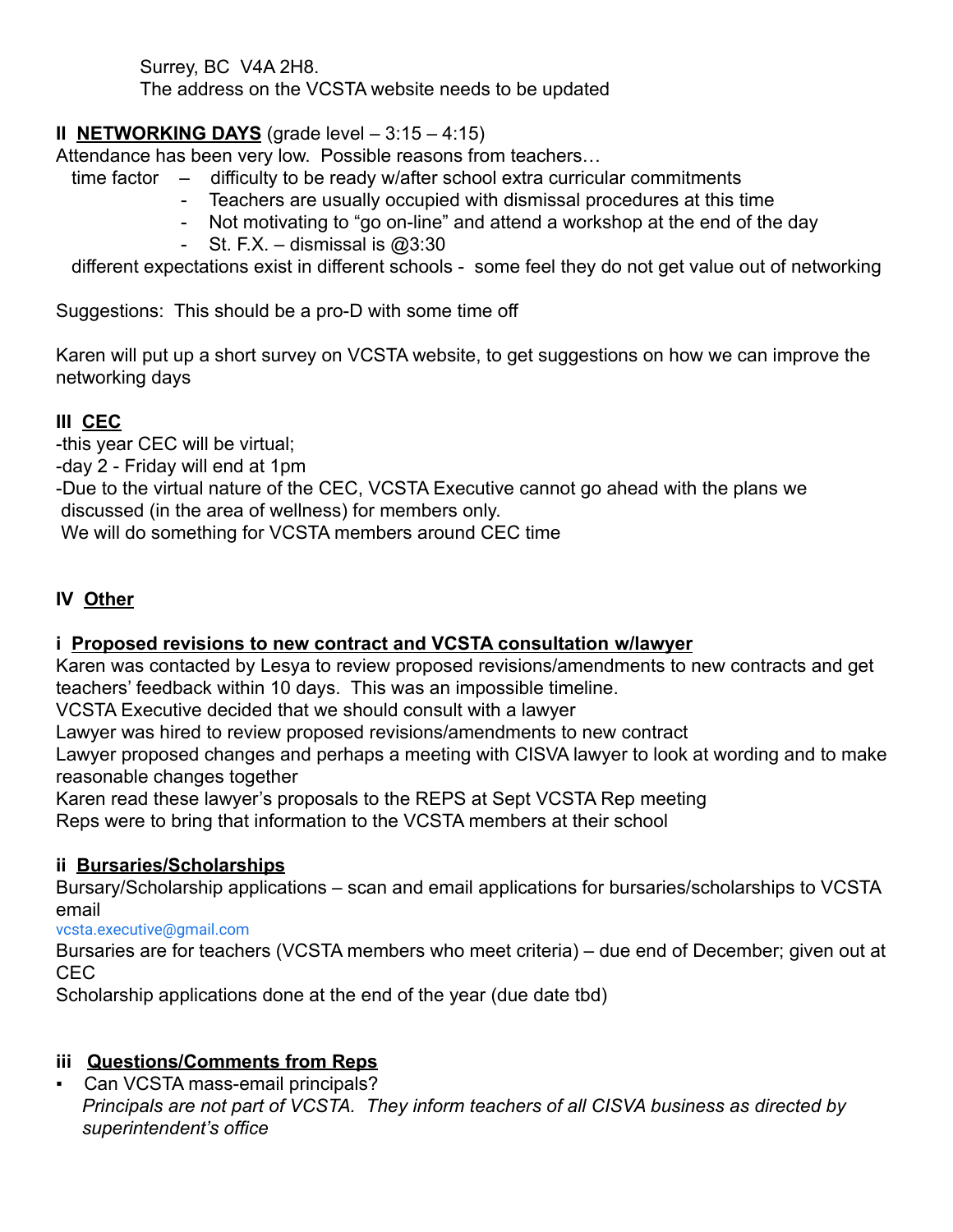- When VCSTA has important information to share, how do we communicate that info to all teachers in the system? *Through VCSTA REPS*
- There is a problem in getting information out to all members... all REPS do not attend meetings *Minutes from meetings are posted on VCSTA website*

*Last year, Karen emailed all Principals to enquire about VCSTA Rep from their school This year, RaeAnne phoned all principals to compile a list of Rep names*

*Principals and Superintendent's Office team know that all schools should have a VCSTA Rep representing members at meetings*

*In the past 2 years – VCSTA Rep meetings have been virtual. This should allow for greater attendance*

*Suggestion: newsletter/PSA (e.g. Did you know that ….. is happening) – ask your VCSTA REP or visit the VCSTA website*

*▪* VCSTA Member has had a membership for over 25 years. Having no kids, she/he is inquiring whether they can apply for a scholarship for a close family friend or god-child in need *If allowed, there should be set criteria if SCHOLARSHIPS extend to people other that immediate members' children*

*Most scholarships are given to people belonging to a group (e.g., soccer players, members of a parish, etc.)*

- **•** Can we support a child in need collectively?  $(1<sup>st</sup> Nations child?)$ *Usually members of 1st Nations have free access to post-secondary education VCSTA Executive will consider criteria for "scholarships for others" and bring back to next REP meeting for feedback*
- Share VCSTA info at a staff meeting with all staff vs only with VCSTA members *From VCSTA Exec, messages go forward to REPS, and then shared with members ONLY. Is there value in sharing with all staff so that others may be more informed about the benefits of joining? If you feel so, use your discretion and do so.*

### **iv New Account Debits**

money owing to lawyer - \$5000 annual sponsorship and donation to Archbishop dinner and initiatives (\$1,500)

### **v Truth & Reconciliation Pro-D Feedback**

General feeling is that the day was enjoyed by all, speakers were "full of wisdom"

Friday of CEC – similar topic

What would we add/change about it? Do we want more of the same?

*Need more guidance on practical things, as a teacher… so now, what can we do*

*Ways in which indigenous people would like us to present their stories*

*Practical teaching without appropriation*

*What will it look like at the primary level? Intermediate level?*

*Tie it in with grade level networking days – practical application on what was learned at the system wide Truth & Reconciliation Day*

*Past CECs used to be full of practical information, now focus is on BIG ideas and thought Obstacle = we need to be taught by 1st nations people*

CISVA has indigenous liaisons that would go to classrooms and teach the students Teachers need:

emails, phone numbers – ways to communicate and get in touch with people who would be willing to help